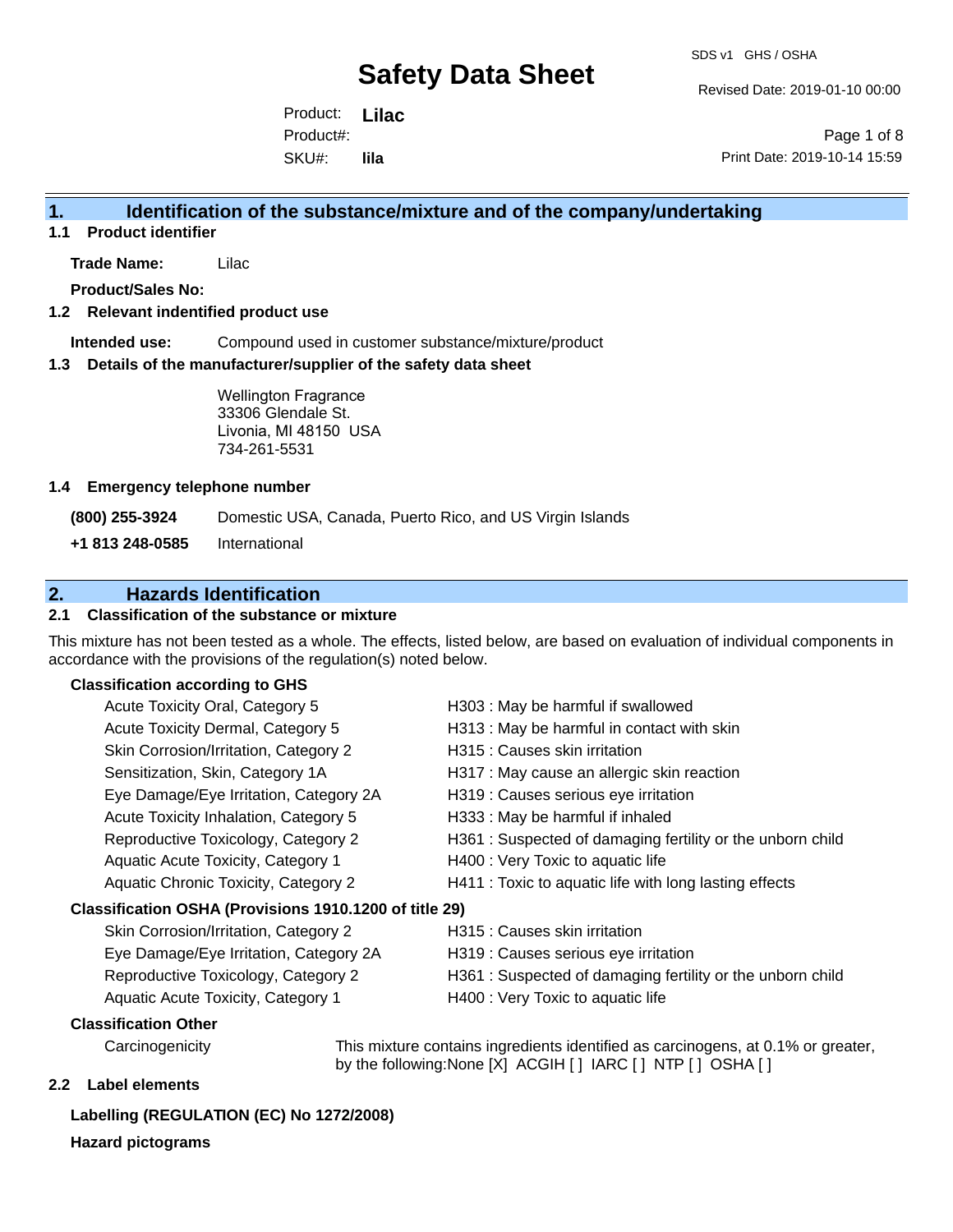Revised Date: 2019-01-10 00:00

Product: **Lilac**  SKU#: Product#: **lila**





#### **Signal Word: Warning**

| <b>Hazard statments</b> |                                                     |
|-------------------------|-----------------------------------------------------|
| H303                    | May be harmful if swallowed                         |
| H313                    | May be harmful in contact with skin                 |
| H315                    | Causes skin irritation                              |
| H317                    | May cause an allergic skin reaction                 |
| H <sub>319</sub>        | Causes serious eye irritation                       |
| H333                    | May be harmful if inhaled                           |
| H361                    | Suspected of damaging fertility or the unborn child |
| H400                    | Very Toxic to aquatic life                          |
| H411                    | Toxic to aquatic life with long lasting effects     |

#### **Precautionary Statements**

#### **Prevention:**

| P <sub>201</sub>     | Obtain special instructions before use                                                                                           |
|----------------------|----------------------------------------------------------------------------------------------------------------------------------|
| P <sub>202</sub>     | Do not handle until all safety precautions have been read and understood                                                         |
| P <sub>264</sub>     | Wash hands thoroughly after handling                                                                                             |
| P <sub>272</sub>     | Contaminated work clothing should not be allowed out of the workplace                                                            |
| P273                 | Avoid release to the environment                                                                                                 |
| P <sub>281</sub>     | Use personal protective equipment as required                                                                                    |
| <b>Response:</b>     |                                                                                                                                  |
| $P302 + P352$        | IF ON SKIN: Wash with soap and water                                                                                             |
| $P304 + P312$        | IF INHALED: Call a POISON CENTER or doctor/physician if you feel unwell                                                          |
| $P305 + P351 + P338$ | IF IN EYES: Rinse cautiously with water for several minutes Remove contact lenses if<br>present and easy to do. continue rinsing |
| $P308 + P313$        | IF exposed or concerned: Get medical advice/attention                                                                            |
| P312                 | Call a POISON CENTER or doctor/physician if you feel unwell                                                                      |
| $P333 + P313$        | If skin irritation or a rash occurs: Get medical advice/attention                                                                |
| $P337 + P313$        | If eye irritation persists: Get medical advice/attention                                                                         |
| P362                 | Take off contaminated clothing and wash before reuse                                                                             |
| P363                 | Wash contaminated clothing before reuse                                                                                          |
| P391                 | <b>Collect Spillage</b>                                                                                                          |
|                      |                                                                                                                                  |

## **2.3 Other Hazards**

### **no data available**

## **3. Composition/Information on Ingredients**

#### **3.1 Mixtures**

This product is a complex mixture of ingredients, which contains among others the following substance(s), presenting a health or environmental hazard within the meaning of the UN Globally Harmonized System of Classification and Labeling of Chemicals (GHS):

Page 2 of 8 Print Date: 2019-10-14 15:59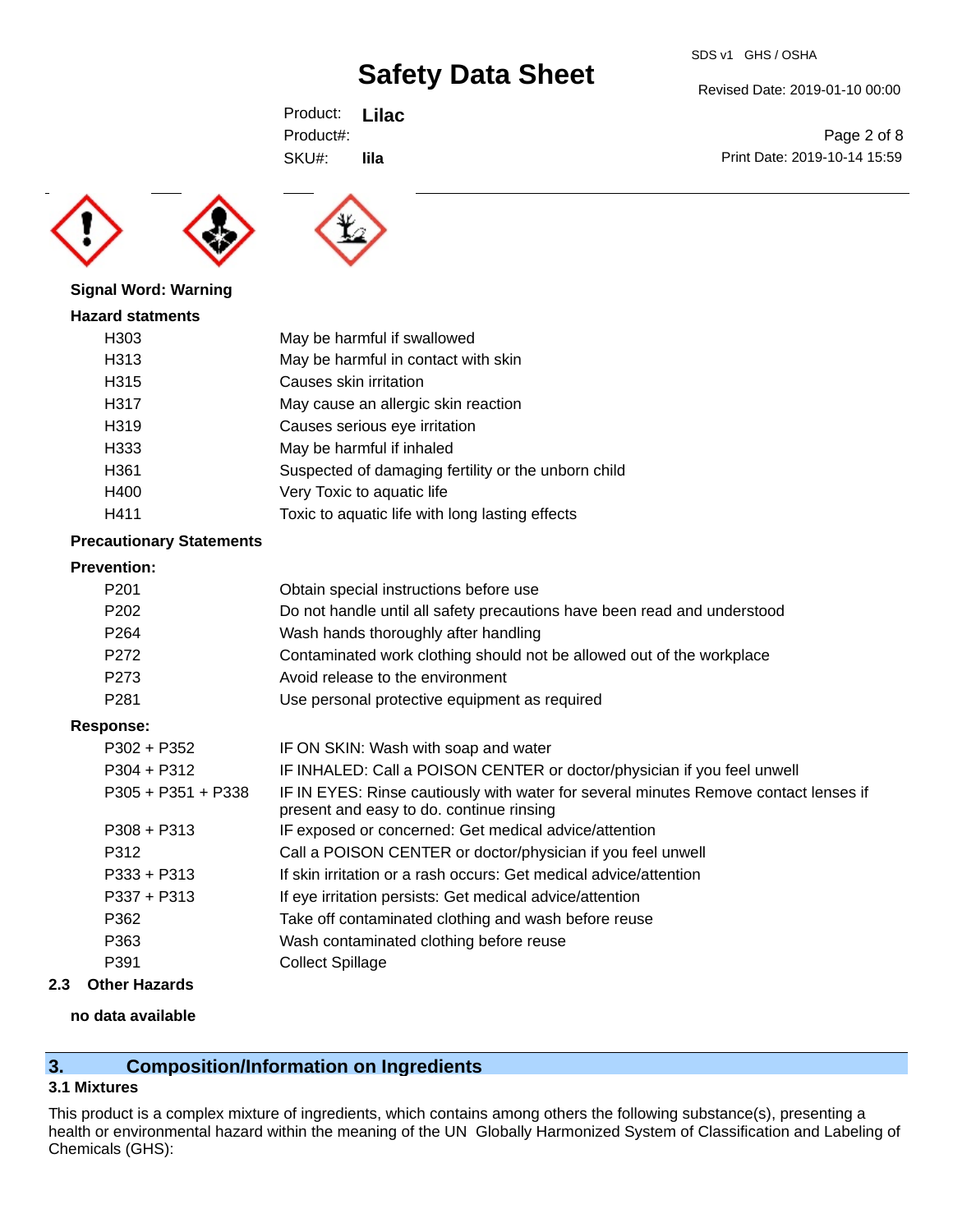SDS v1 GHS / OSHA

Revised Date: 2019-01-10 00:00

Product: **Lilac**  SKU#: Product#: **lila**

Page 3 of 8 Print Date: 2019-10-14 15:59

| CAS#<br>Ingredient       | EC#                                                      | Conc.<br>Range | <b>GHS Classification</b>           |  |  |
|--------------------------|----------------------------------------------------------|----------------|-------------------------------------|--|--|
| 120-51-4                 | 204-402-9                                                | 20 - 30 %      | H302; H313; H400; H411              |  |  |
| <b>Benzyl Benzoate</b>   |                                                          |                |                                     |  |  |
| 80-54-6                  | 201-289-8                                                | 10 - 20 %      | H227; H302; H315; H317; H361; H401; |  |  |
|                          | <b>Butylphenyl Methylpropional</b>                       |                | H412                                |  |  |
| 98-55-5                  | 202-680-6                                                | $5 - 10%$      | H227; H303; H315; H319; H401        |  |  |
| <b>Terpineol</b>         |                                                          |                |                                     |  |  |
| $60 - 12 - 8$            | 200-456-2                                                | $5 - 10%$      | H302; H313; H316; H319              |  |  |
| phenethyl alcohol        |                                                          |                |                                     |  |  |
| 1222-05-5                | 214-946-9                                                | $2 - 5%$       | H316; H400; H410                    |  |  |
|                          | Hexamethylindanopyran                                    |                |                                     |  |  |
| 123-11-5                 | 204-602-6                                                | $2 - 5%$       | H303; H402; H412                    |  |  |
| Anisaldehyde             |                                                          |                |                                     |  |  |
| 140-11-4                 | 205-399-7                                                | $2 - 5%$       | H303; H401; H412                    |  |  |
| Benzyl acetate           |                                                          |                |                                     |  |  |
| 118-58-1                 | 204-262-9                                                | $2 - 5%$       | H303; H317; H320; H401; H412        |  |  |
| <b>Benzyl Salicylate</b> |                                                          |                |                                     |  |  |
| 24851-98-7               | 246-495-9                                                | $2 - 5%$       | H402                                |  |  |
|                          | Methyldihydrojasmonate                                   |                |                                     |  |  |
| 122-40-7                 | 204-541-5                                                | $1 - 2%$       | H303; H316; H317; H401; H411        |  |  |
| Amyl Cinnamal            |                                                          |                |                                     |  |  |
| 2050-08-0                | 218-080-2                                                | $1 - 2%$       | H302; H400; H410                    |  |  |
| Amyl salicylate          |                                                          |                |                                     |  |  |
| 78-70-6                  | 201-134-4                                                | $1 - 2%$       | H227; H303; H315; H317; H319; H402  |  |  |
| Linalool                 |                                                          |                |                                     |  |  |
| 128-37-0                 | 204-881-4                                                | $1 - 2%$       | H316; H400; H410                    |  |  |
|                          | <b>Butylated hydroxytoluene</b>                          |                |                                     |  |  |
| 18096-62-3               | 241-997-4                                                | $0.1 - 1.0 %$  | H303; H361                          |  |  |
|                          | 4,4a,5,9b-Tetrahydroindeno[1,2-d]-1,3-dioxine            |                |                                     |  |  |
| 104-55-2                 | 203-213-9                                                | $0.1 - 1.0 %$  | H303; H312; H315; H317; H319; H401  |  |  |
| Cinnamal                 |                                                          |                |                                     |  |  |
|                          | See Section 16 for full text of GHS classification codes |                |                                     |  |  |
|                          |                                                          |                |                                     |  |  |

See Section 16 for full text of GHS classification codes which where not shown in section 2

Total Hydrocarbon Content  $(\% w/w) = 0.00$ 

| <b>First Aid Measures</b><br>4.                 |                                                                                                               |
|-------------------------------------------------|---------------------------------------------------------------------------------------------------------------|
| <b>Description of first aid measures</b><br>4.1 |                                                                                                               |
| Inhalation:                                     | Remove from exposure site to fresh air and keep at rest.<br>Obtain medical advice.                            |
| Eye Exposure:                                   | Flush immediately with water for at least 15 minutes.<br>Contact physician if symptoms persist.               |
| <b>Skin Exposure:</b>                           | Remove contaminated clothes. Wash thoroughly with water (and soap).<br>Contact physician if symptoms persist. |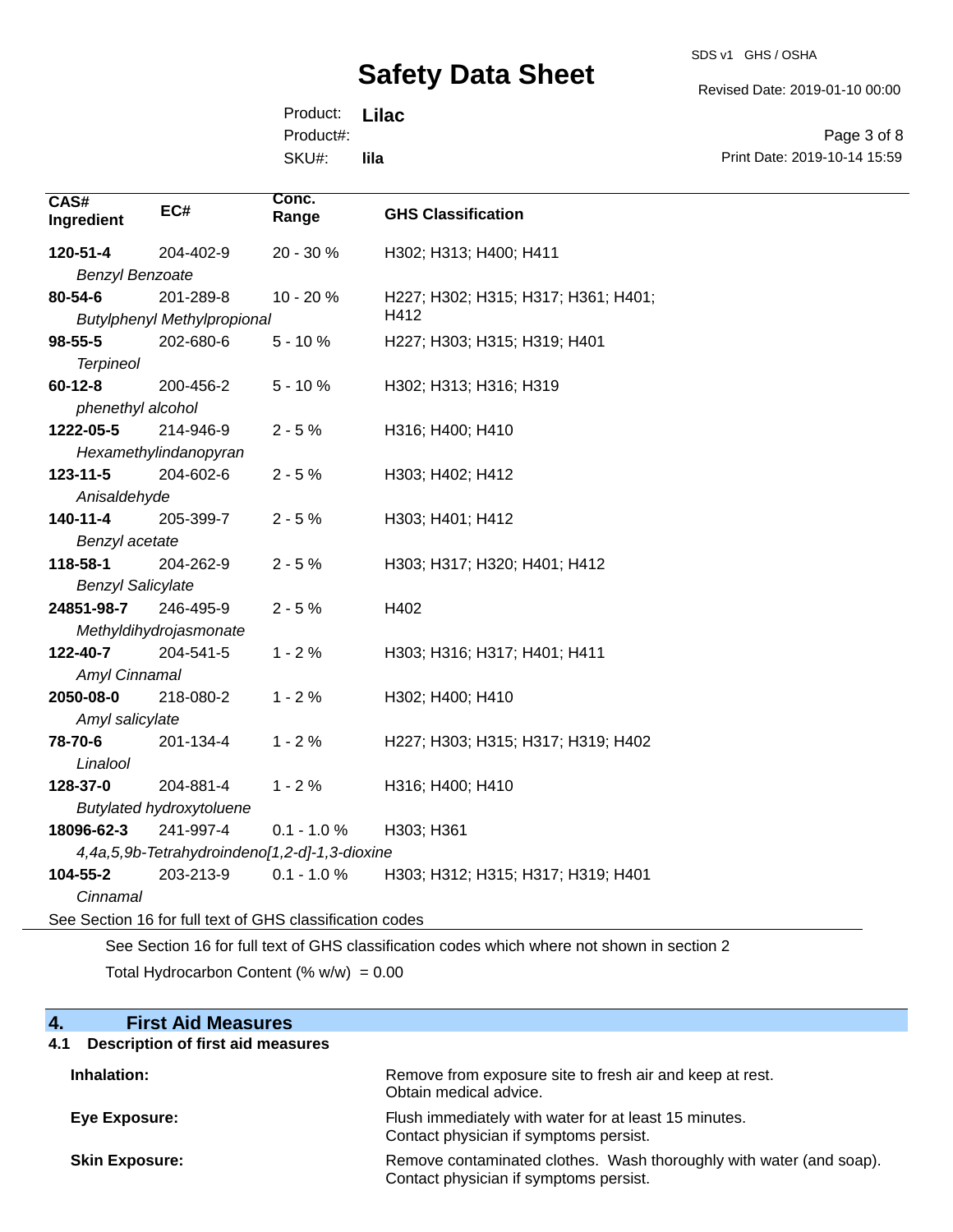SDS v1 GHS / OSHA

Revised Date: 2019-01-10 00:00

Product: **Lilac**  SKU#: Product#: **lila**

Page 4 of 8 Print Date: 2019-10-14 15:59

| 4.2 | Ingestion:<br>Most important symptoms and effects, both acute and delayed  | Rinse mouth with water and obtain medical advice. |  |  |
|-----|----------------------------------------------------------------------------|---------------------------------------------------|--|--|
|     | <b>Symptoms:</b>                                                           | no data available                                 |  |  |
|     | Risks:                                                                     | Refer to Section 2.2 "Hazard Statements"          |  |  |
| 4.3 | Indication of any immediate medical attention and special treatment needed |                                                   |  |  |
|     | Treatment:                                                                 | Refer to Section 2.2 "Response"                   |  |  |
|     |                                                                            |                                                   |  |  |
| 5.  | <b>Fire-Fighting measures</b>                                              |                                                   |  |  |
| 5.1 | <b>Extinguishing media</b>                                                 |                                                   |  |  |
|     | Suitable:                                                                  | Carbon dioxide (CO2), Dry chemical, Foam          |  |  |
|     | Unsuitable                                                                 | Do not use a direct water jet on burning material |  |  |
|     | 5.2 Special hazards arising from the substance or mixture                  |                                                   |  |  |
|     | During fire fighting:                                                      | Water may be ineffective                          |  |  |
|     | 5.3 Advice for firefighters                                                |                                                   |  |  |
|     | <b>Further information:</b>                                                | Standard procedure for chemical fires             |  |  |
|     |                                                                            |                                                   |  |  |

#### **6. Accidental Release Measures**

#### **6.1 Personal precautions, protective equipment and emergency procedures**

Avoid inhalation and contact with skin and eyes. A self-contained breathing apparatus is recommended in case of a major spill.

#### **6.2 Environmental precautions**

Keep away from drains, soil, and surface and groundwater.

#### **6.3 Methods and materials for containment and cleaning up**

Clean up spillage promptly. Remove ignition sources. Provide adequate ventilation. Avoid excessive inhalation of vapors. Gross spillages should be contained by use of sand or inert powder and disposed of according to the local regulations.

#### **6.4 Reference to other sections**

Not Applicable

## **7. Handling and Storage**

#### **7.1 Precautions for safe handling**

Apply according to good manufacturing and industrial hygiene practices with proper ventilation. Do not drink, eat or smoke while handling. Respect good personal hygiene.

#### **7.2 Conditions for safe storage, including any incompatibilities**

Store in a cool, dry and ventilated area away from heat sources and protected from light in tightly closed original container. Avoid uncoated metal container. Keep air contact to a minimum.

#### **7.3 Specific end uses**

No information available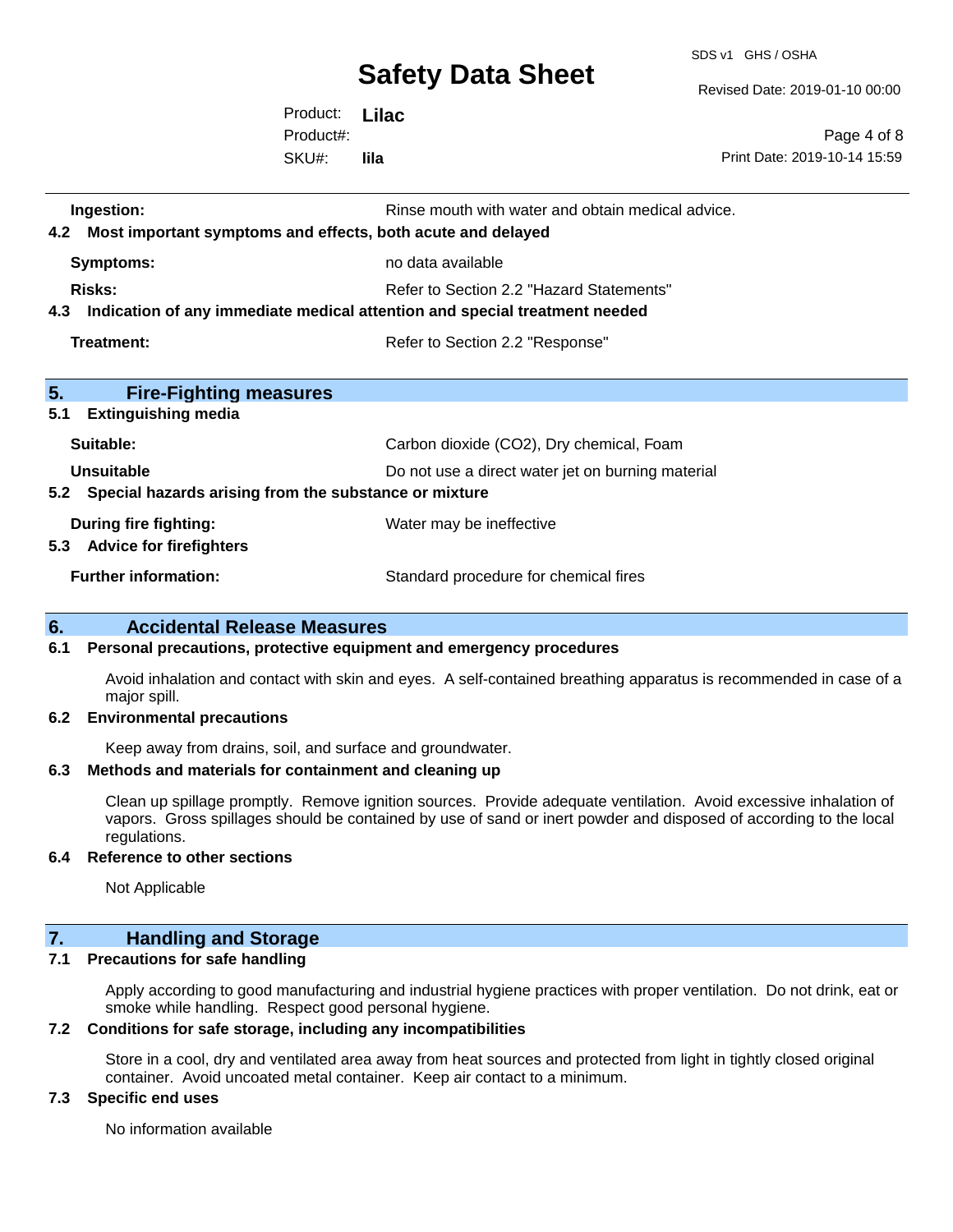Revised Date: 2019-01-10 00:00

Product: **Lilac**  SKU#: Product#: **lila**

Page 5 of 8 Print Date: 2019-10-14 15:59

#### **8. Exposure Controls/Personal Protection 8.1 Control parameters Exposure Limits: Component** ACGIH TWA ppm STEL ppm TWA ppm STEL ppm ACGIH OSHA OSHA **140-11-4** *Benzyl acetate* 10 **128-37-0** *Butylated hydroxytoluene* 2 **Engineering Controls:** Use local exhaust as needed. **8.2 Exposure controls - Personal protective equipment Eye protection:** Tightly sealed goggles, face shield, or safety glasses with brow guards and side shields, etc. as may be appropriate for the exposure **Respiratory protection:** Avoid excessive inhalation of concentrated vapors. Apply local ventilation where appropriate.

**Skin protection:** Avoid Skin contact. Use chemically resistant gloves as needed.

## **9. Physical and Chemical Properties**

#### **9.1 Information on basic physical and chemical properties**

| Appearance:                  | Liquid                             |
|------------------------------|------------------------------------|
| Odor:                        | Conforms to Standard               |
| Color:                       | Colorless to Nearly Colorless (G0) |
| <b>Viscosity:</b>            | Liquid                             |
| <b>Freezing Point:</b>       | Not determined                     |
| <b>Boiling Point:</b>        | Not determined                     |
| <b>Melting Point:</b>        | Not determined                     |
| <b>Flashpoint (CCCFP):</b>   | >200 F (93.33 C)                   |
| <b>Auto flammability:</b>    | Not determined                     |
| <b>Explosive Properties:</b> | None Expected                      |
| <b>Oxidizing properties:</b> | None Expected                      |
| Vapor Pressure (mmHg@20 C):  | 0.0077                             |
| %VOC:                        | 0.01                               |
| Specific Gravity @ 25 C:     | 0.9900                             |
| Density @ 25 C:              | 0.9870                             |
| Refractive Index @ 20 C:     | 1.5020                             |
| Soluble in:                  | Not determined                     |

### **10. Stability and Reactivity**

**10.1 Reactivity** None

**10.2 Chemical stability** Stable **10.3 Possibility of hazardous reactions** None known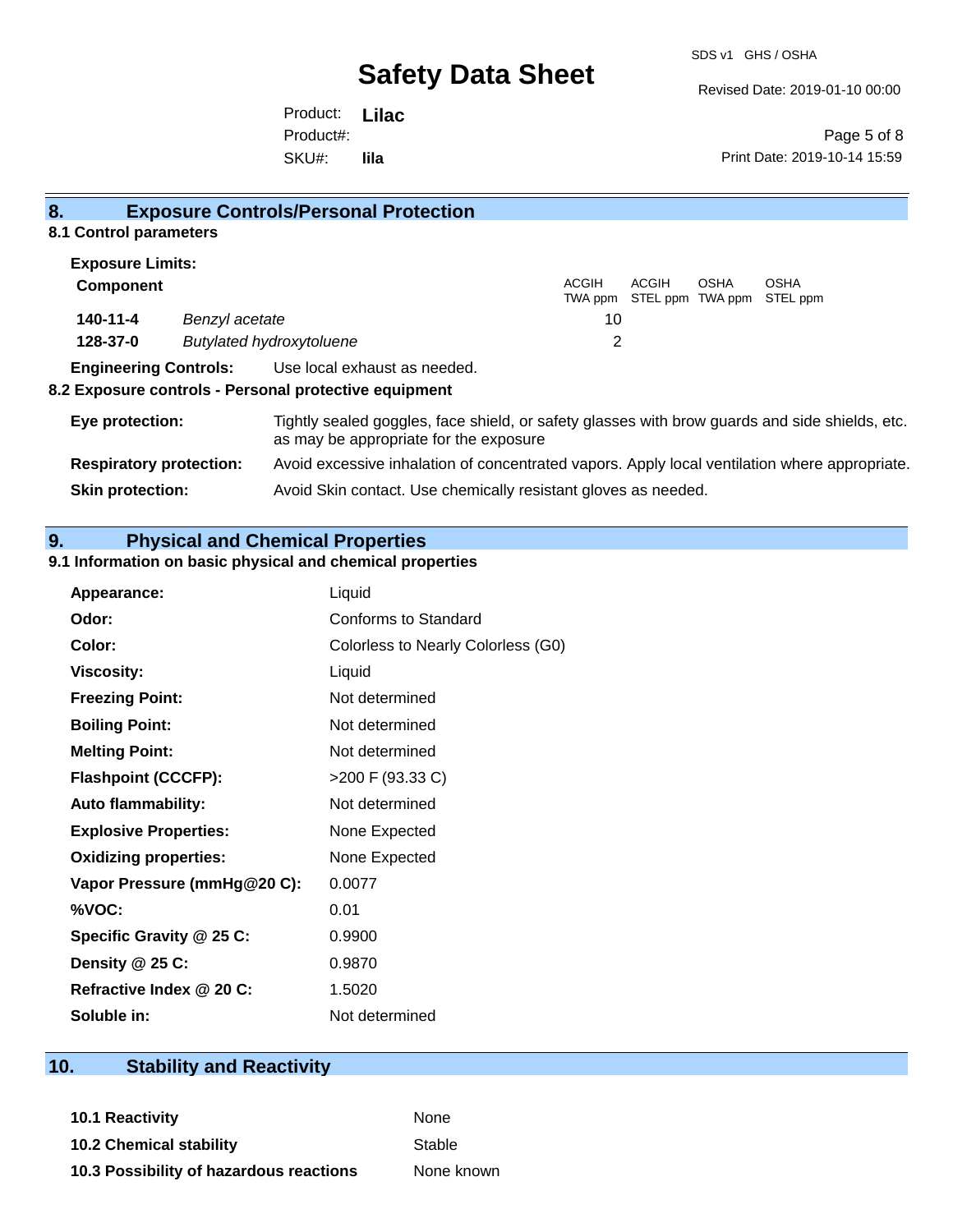SDS v1 GHS / OSHA

Revised Date: 2019-01-10 00:00

Product: **Lilac**  SKU#: Product#: **lila**

Page 6 of 8 Print Date: 2019-10-14 15:59

| 10.4 Conditions to avoid    | None known       |
|-----------------------------|------------------|
| 40 E Incomposible meteriale | $P$ trono ovidi- |

**10.5 Incompatible materials** Strong oxidizing agents, strong acids, and alkalis **10.6 Hazardous decomposition products** None known

## **11. Toxicological Information**

#### **11.1 Toxicological Effects**

Acute Toxicity Estimates (ATEs) based on the individual Ingredient Toxicity Data utilizing the "Additivity Formula"

| Acute toxicity - Oral - (Rat) mg/kg                | (LD50: 2598.9583) May be harmful if swallowed            |
|----------------------------------------------------|----------------------------------------------------------|
| Acute toxicity - Dermal - (Rabbit) mg/kg           | (LD50: 3868.2170) May be harmful in contact with skin    |
| Acute toxicity - Inhalation - (Rat) mg/L/4hr       | (LD50: 57.8330) May be harmful if inhaled                |
| <b>Skin corrosion / irritation</b>                 | May be harmful if inhaled                                |
| Serious eye damage / irritation                    | Causes serious eye irritation                            |
| <b>Respiratory sensitization</b>                   | Not classified - the classification criteria are not met |
| <b>Skin sensitization</b>                          | May cause an allergic skin reaction                      |
| <b>Germ cell mutagenicity</b>                      | Not classified - the classification criteria are not met |
| Carcinogenicity                                    | Not classified - the classification criteria are not met |
| <b>Reproductive toxicity</b>                       | Suspected of damaging fertility or the unborn child      |
| Specific target organ toxicity - single exposure   | Not classified - the classification criteria are not met |
| Specific target organ toxicity - repeated exposure | Not classified - the classification criteria are not met |
| <b>Aspiration hazard</b>                           | Not classified - the classification criteria are not met |
|                                                    |                                                          |

### **12. Ecological Information 12.1 Toxicity**

| <b>Acute acquatic toxicity</b><br><b>Chronic acquatic toxicity</b> | Very Toxic to aquatic life<br>Toxic to aquatic life with long lasting effects |  |
|--------------------------------------------------------------------|-------------------------------------------------------------------------------|--|
| <b>Toxicity Data on soil</b>                                       | no data available                                                             |  |
| <b>Toxicity on other organisms</b>                                 | no data available                                                             |  |
|                                                                    |                                                                               |  |
| 12.2 Persistence and degradability                                 | no data available                                                             |  |
| 12.3 Bioaccumulative potential                                     | no data available                                                             |  |
| 12.4 Mobility in soil                                              | no data available                                                             |  |
| 12.5 Other adverse effects                                         | no data available                                                             |  |

### **13. Disposal Conditions**

#### **13.1 Waste treatment methods**

Do not allow product to reach sewage systems. Dispose of in accordance with all local and national regulations. Send to a licensed waste management company.The product should not be allowed to enter drains, water courses or the soil. Do not contaminate ponds, waterways or ditches with chemical or used container.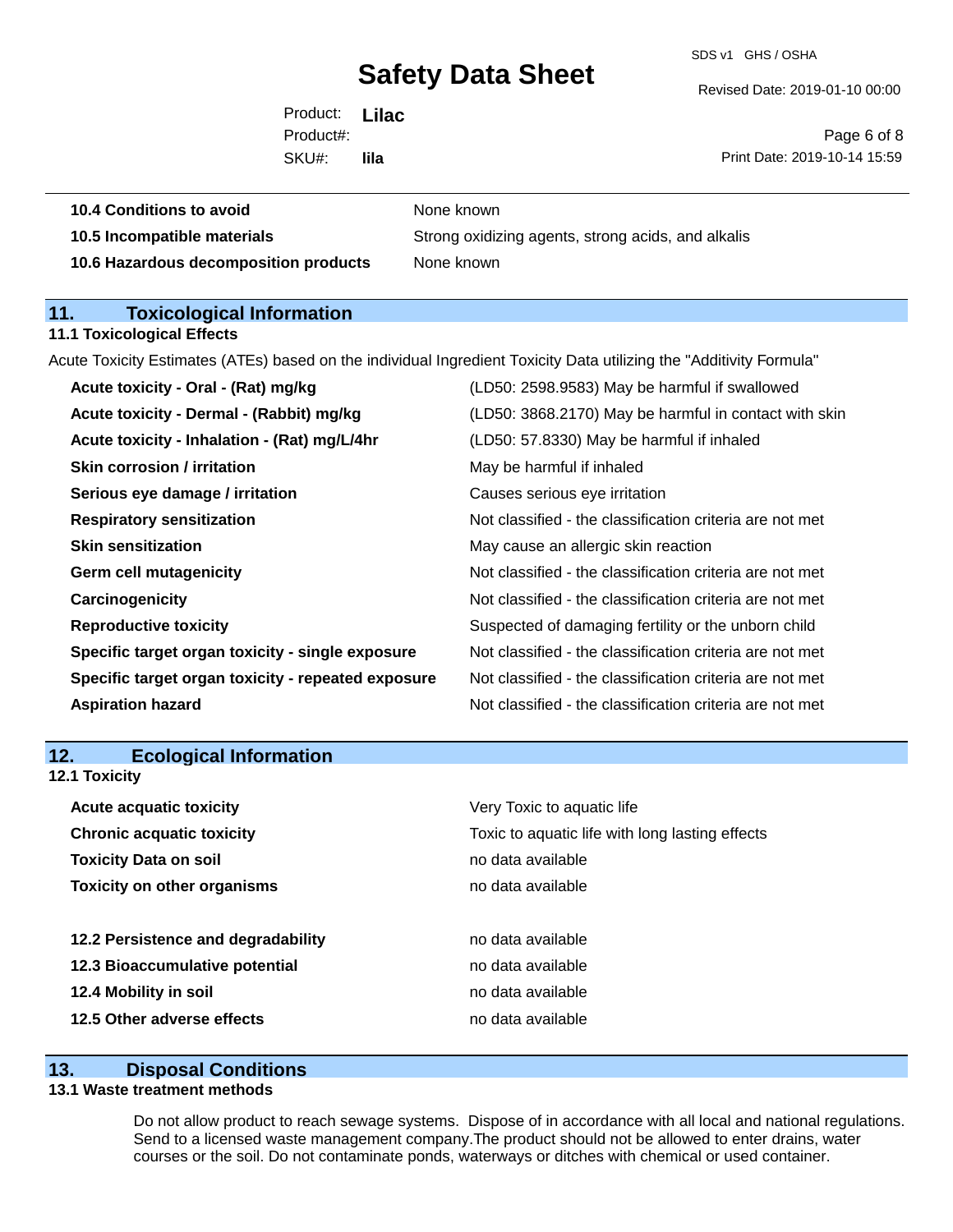SDS v1 GHS / OSHA

Revised Date: 2019-01-10 00:00

| Product: Lilac |      |                              |
|----------------|------|------------------------------|
| Product#:      |      | Page 7 of 8                  |
| SKU#:          | lila | Print Date: 2019-10-14 15:59 |

**14. Transport Information** 

| <b>Marine Pollutant</b>                                       | Yes. Ingredient of greatest environmental impact:<br>120-51-4 : (20 - 30 %) : Benzyl Benzoate |                                     |                   |                 |               |
|---------------------------------------------------------------|-----------------------------------------------------------------------------------------------|-------------------------------------|-------------------|-----------------|---------------|
| <b>Regulator</b>                                              |                                                                                               | <b>Class</b>                        | <b>Pack Group</b> | <b>Sub Risk</b> | UN-nr.        |
| U.S. DOT (Non-Bulk)                                           |                                                                                               | Not Regulated - Not Dangerous Goods |                   |                 |               |
| <b>Chemicals NOI</b>                                          |                                                                                               |                                     |                   |                 |               |
| <b>ADR/RID (International Road/Rail)</b>                      |                                                                                               |                                     |                   |                 |               |
| <b>Environmentally Hazardous</b><br>Substance, Liquid, n.o.s. |                                                                                               | 9                                   | Ш                 |                 | <b>UN3082</b> |
| <b>IATA (Air Cargo)</b>                                       |                                                                                               |                                     |                   |                 |               |
| <b>Environmentally Hazardous</b><br>Substance, Liquid, n.o.s. |                                                                                               | 9                                   | Ш                 |                 | <b>UN3082</b> |
| <b>IMDG (Sea)</b>                                             |                                                                                               |                                     |                   |                 |               |
| <b>Environmentally Hazardous</b><br>Substance, Liquid, n.o.s. |                                                                                               | 9                                   | Ш                 |                 | UN3082        |

| 15.<br><b>Regulatory Information</b>      |                                                              |
|-------------------------------------------|--------------------------------------------------------------|
| <b>U.S. Federal Regulations</b>           |                                                              |
| <b>TSCA (Toxic Substance Control Act)</b> | All components of the substance/mixture are listed or exempt |
| 40 CFR(EPCRA, SARA, CERCLA and CAA)       | This product contains NO components of concern.              |
| <b>U.S. State Regulations</b>             |                                                              |
| <b>California Proposition 65 Warning</b>  | No Warning required                                          |
| <b>Canadian Regulations</b>               |                                                              |
| <b>DSL</b>                                | 100.00% of the components are listed or exempt.              |
|                                           |                                                              |

## **16. Other Information**

### **GHS H-Statements referred to under section 3 and not listed in section 2**

| H227 : Combustible liquid                                   | H302 : Harmful if swallowed                              |
|-------------------------------------------------------------|----------------------------------------------------------|
| H312 : Harmful in contact with skin                         | H316 : Causes mild skin irritation                       |
| H317 : May cause an allergic skin reaction                  | H320 : Causes eye irritation                             |
| H401 : Toxic to aquatic life                                | H402 : Harmful to aquatic life                           |
| H410 : Very toxic to aquatic life with long lasting effects | H412 : Harmful to aquatic life with long lasting effects |
| <b>Total Fractional Values</b>                              |                                                          |
| (TFV) Risk                                                  | (TFV) Risk                                               |
| (86.46) Acute Toxicity Inhalation, Category 5               | (35.94) Aquatic Chronic Toxicity, Category 3             |
| (13.50) Sensitization, Skin, Category 1B                    | (4.50) Reproductive Toxicology, Category 2               |
| (3.51) Aquatic Chronic Toxicity, Category 2                 | (3.43) Skin Corrosion/Irritation, Category 3             |
| (2.11) Skin Corrosion/Irritation, Category 2                | (2.06) Aquatic Chronic Toxicity, Category 4              |
| (1.92) Acute Toxicity Oral, Category 5                      | (1.52) Eye Damage/Eye Irritation, Category 2A            |
| (1.29) Acute Toxicity Dermal, Category 5                    | (1.15) Aquatic Acute Toxicity, Category 1                |
|                                                             |                                                          |